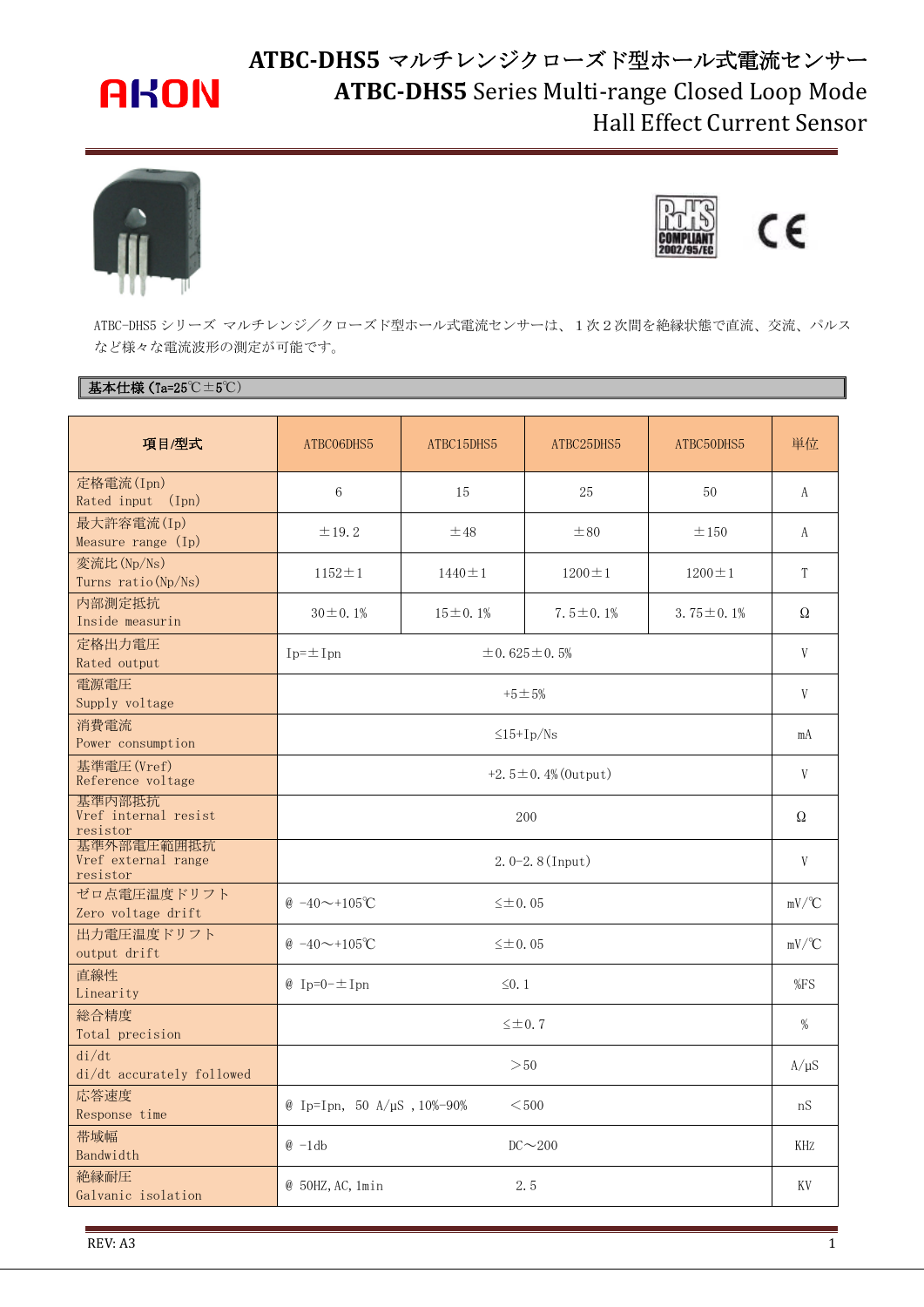

## **ATBC-DHS5** マルチレンジクローズド型ホール式電流センサー **ATBC-DHS5** Series Multi-range Closed Loop Mode Hall Effect Current Sensor

### アプリケーション

○可変速駆動システム ○溶接機 ○バッテリー電源アプリケーション ○UPS 装置 ○電気化学

### 外形図



・すべての単位は mm

・寸法誤差 ±1mm

### ピン接続 Pin connections

| 巻数<br>Turns | 1次側定格電流 IPN (A)<br>Primary rated current       | 定格出力電圧 Vout (V)<br>Rated output | 1次側抵抗 [mΩ]<br>Primary<br>impedance | 1次側コイル<br>[ uH]<br>Primary<br>inductance | 接合点<br>Connected points |
|-------------|------------------------------------------------|---------------------------------|------------------------------------|------------------------------------------|-------------------------|
|             | $\pm 6$ ( $\pm 15$ , $\pm 25$ , $\pm 50$ )     | $2.5 \pm 0.625$                 | 0.18                               | 0.013                                    |                         |
| 2           | $\pm 3$ ( $\pm 7.5$ , $\pm 12.5$ , $\pm 25$ )  | $2.5 \pm 0.625$                 | 0.81                               | 0.05                                     |                         |
| 3           | $\pm 2$ ( $\pm 5$ , $\pm 8$ , 3, $\pm 16$ , 6) | $2.5 \pm 0.625$                 | 1.62                               | 0.12                                     | $\Lambda^{\rm 0U1}$     |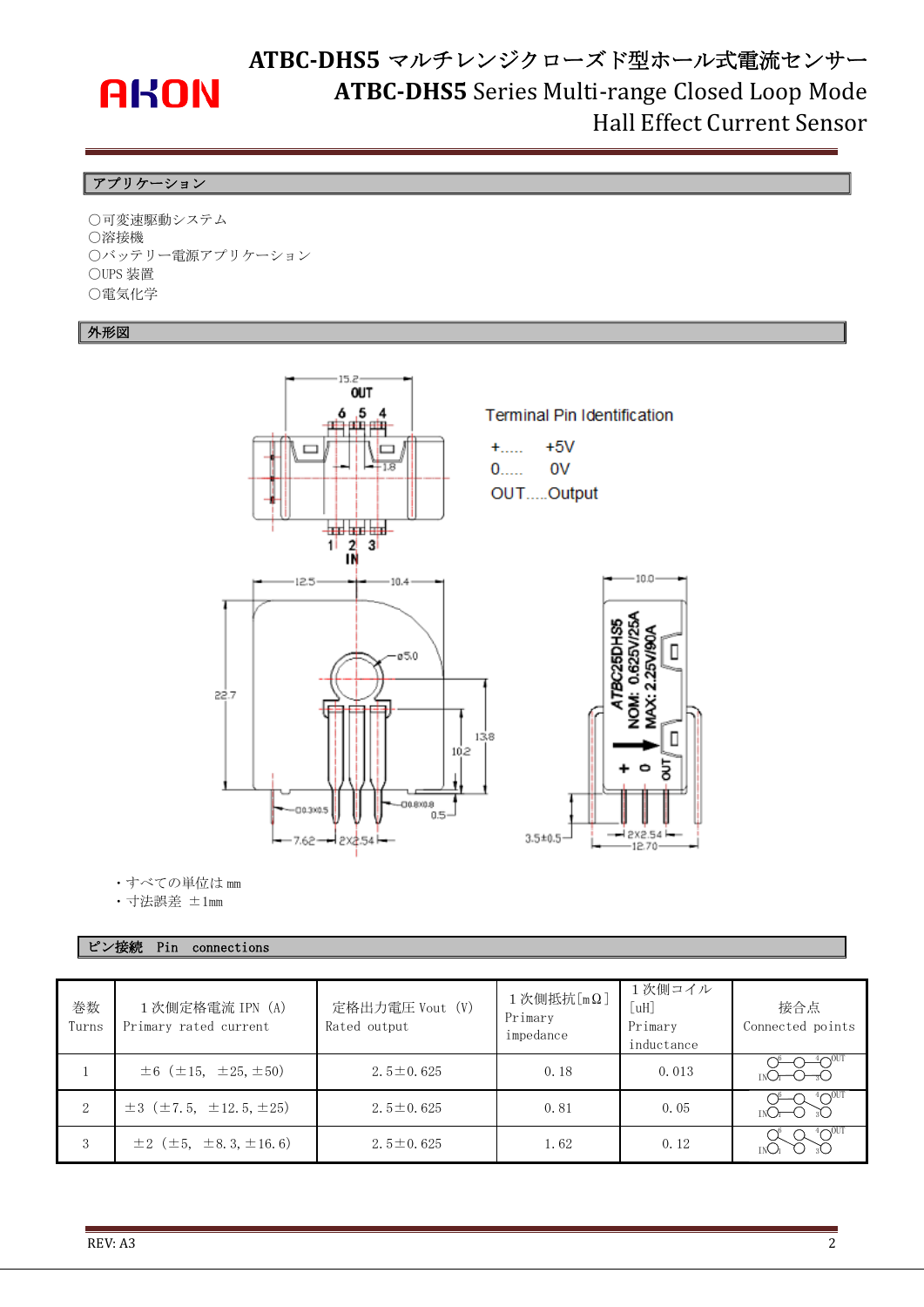# **AKON**

# **ATBC-DHS5** マルチレンジクローズド型ホール式電流センサー **ATBC-DHS5** Series Multi-range Closed Loop Mode Hall Effect Current Sensor

## 使用説明

○AC 可変速駆動システム ○DC モータードライブ用コンバーター ○溶接機 ○バッテリー電源アプリケーション ○UPS 装置 ○太陽光インバーター

### 適合標準

- UL94-V0.
- EN60947-1:2004
- IEC60950-1:2001
- EN50178:1998
- SJ 20790-2000

#### 標準データ

|      | 数值              | 単位             |
|------|-----------------|----------------|
| 動作温度 | $-40$ to $+105$ | $0\sigma$      |
| 保存温度 | $-40$ to $+125$ | 0 <sub>C</sub> |
| 重量   | 10              |                |

#### 特性チャート